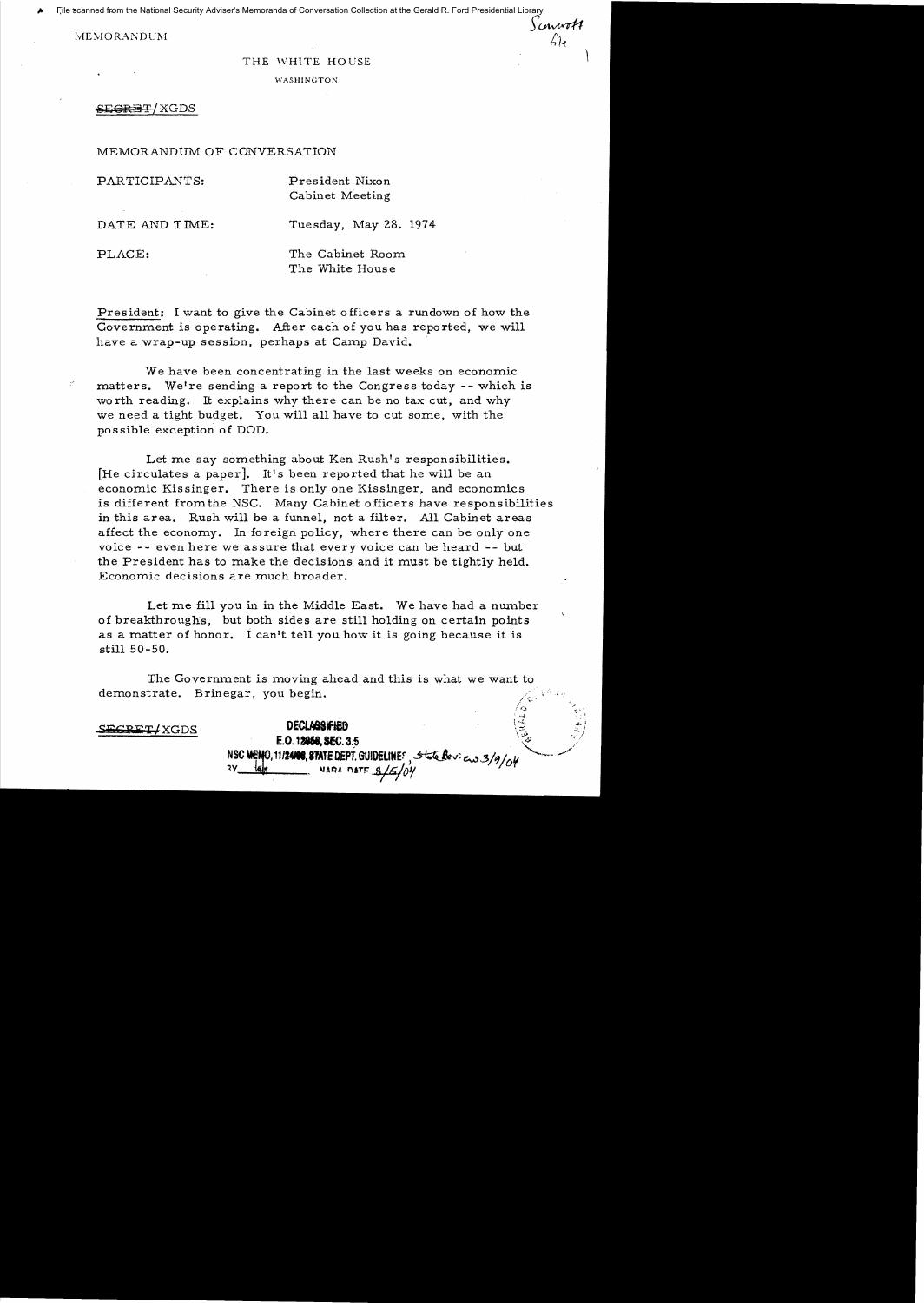# ertists and the second second second second second second second second second second second second second second second second second second second second second second second second second second second second second sec

Brinegar: The truckers strike fizzled. The rail freight car situation is much better than last year. Air travel is up -- and the loads are at  $60\%$ , compared to  $50\%$  last year. The furloughed crews have come back. Overseas routes are 10 sing money so fast, though, that in 18 months they will be bankrupt. Mostly the North Atlantic routes. We have a task force looking at this.

President: Pan American can't make it without a domestic route,

Brin egar: Highway traffic is up a bit, but speeds are still down and we will probably save 1,200 lives this year. Mass transit is up. The Penn Central is in bad shape. Their management is poor and it is a hand-to-mouth operation. They can't shut down. We hope to modify the ICC legislation.

We have a public works bill for urban transit. It's touch and go as to what Congress will do.

President: We need to get something done about the regulating agencies. The staffs of these agencies are very powerful. Roy [Ash], you work on this. We should set this as an objective -- it will take time.

Now to Morton.

Morton: I want to talk about the outer continental shelf and future coal production. The program for the OCS is going well. The goals are obvious. Imports are 6.5 million barrels a day. We are getting 1. 5 now from the OCS. The success of Project Independence will hinge on the OCS.

Coal leasing and development is more complicated. In the West, we have thick seams near the surface with low sulfur. In the East, the coal is high sulfur.

President: In 'all areas, whenever it is a matter of energy or environment, energy comes first.

Now to Earl and food.

Butz: The political problem of food prices is behind us. We are having a tremendous increase in production. Wheat is 2. 2, up 500 million, corn is up 1.5 -2 million bales. In 1973 we had record farm income. In 1974 it will be a bit less. Soft spots are cattle and beef; the feeders are now actually losing money. Food prices should

### SEGRET/XGDS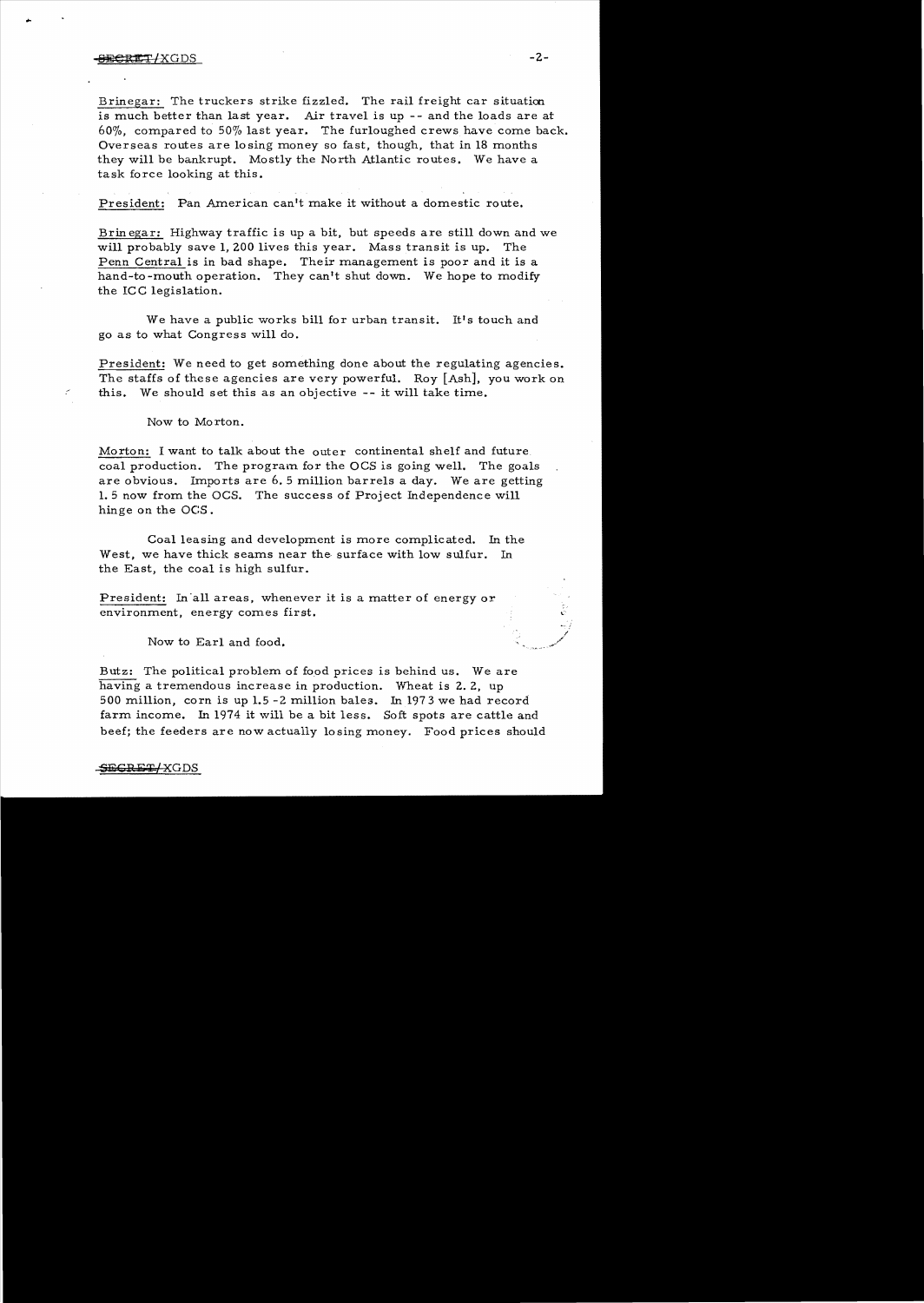# $\overline{EGREF}/XGDS$  ...  $-3-$

stay at this level the rest of the year. Retail margins are widening. Exports will total \$21 billion, imports \$9 billion -- for an 11.5 contribution to the balance of payments. We will use 700 million bushels of wheat -- the rest is for export. We need to export half of the soybeans.

On food aid and stockpiling, a debate is developing. Humphrey and his friends think we should have a large Government food reserve. I disagree. We are out of the food reserve business and I think we should stay out. We carried the world food reserve and everyone got soft -- they didn't have to plan. We need food reserves, but they can be carried by private industry and foreign governments. 'We have carried the lion's share of production aid for years. going back to the Marshall Plan.

President: The whole idea that if we feed the world there will be peace is nonsense. But taking an area like the Middle East. if we develop a new relationship with the Arabs, the Middle East is one of the hungrest areas of the world. Food is indispensable in our foreign policy. The Soviet Union is providing arms to the Arabs; we can counter here. If we tried to give arms both to Israel and the Arabs, there would be a hell of a fuss raised.

The United States should move away from multilateral to bilateral aid. Keep this in mind at the World Food Conference. We need it for foreign policy. As our military assistance recedes, we need other bilateral aid. The IMF sort of thing is OK, but we need this tool for our foreign policy. This has to be closely held, because it goes against the grain of the altruists.

Scali: We can count our bilateral aid toward world goals, and we can't look too selfish.

President: OK, but let's have no illusion that we need to be able to influence governments and what they do. The World Bank does a fine job, but it is not an effective instrument of U. S. foreign policy. Frequently, it has not helped where we wanted and has helped countries where is was not in our interest.

One final word, we are not going to solve our budget problems by slashing DOD. We are at a critical juncture in foreign policy.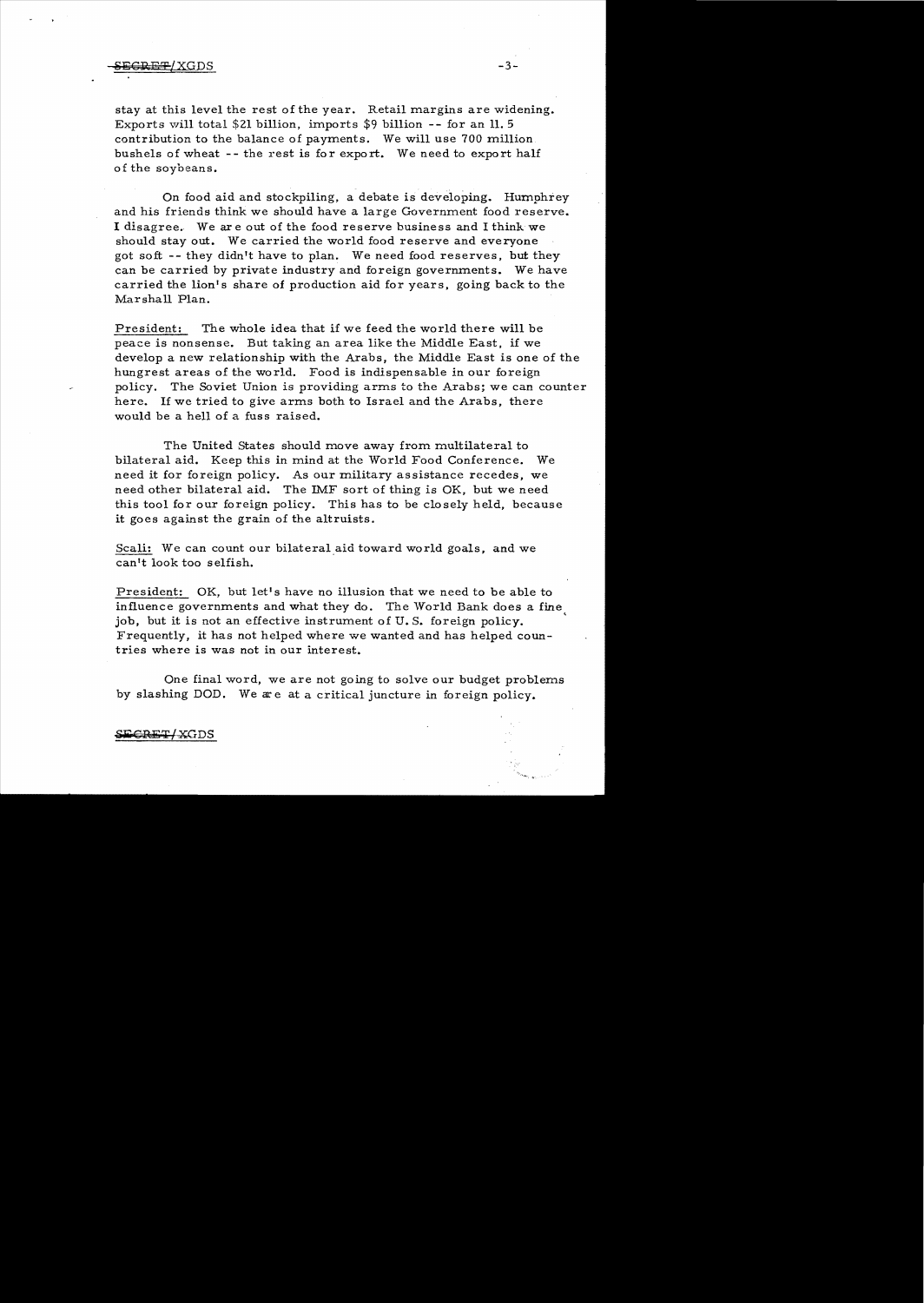# <del>SEGRET</del>/XGDS -4-

We don't rule out cuts in DOD, but that is not our goal. The Soviet Union has a crash program going on and unilateral cuts would be disastrous. India goes nuclear so it can push its weight around a bit in South Asia.

We must stay strong not just in order to be number one, but because it is essential for our diplomacy with the Soviet Union, the Chinese, Europe and the rest. If they get the impression the U. S. is turning away from world leadership, we are finished.

I want every Department head to look hard at personnel. We all know there can be some cutting. I would rather have the Departments initiate it than do it from the White Hous e.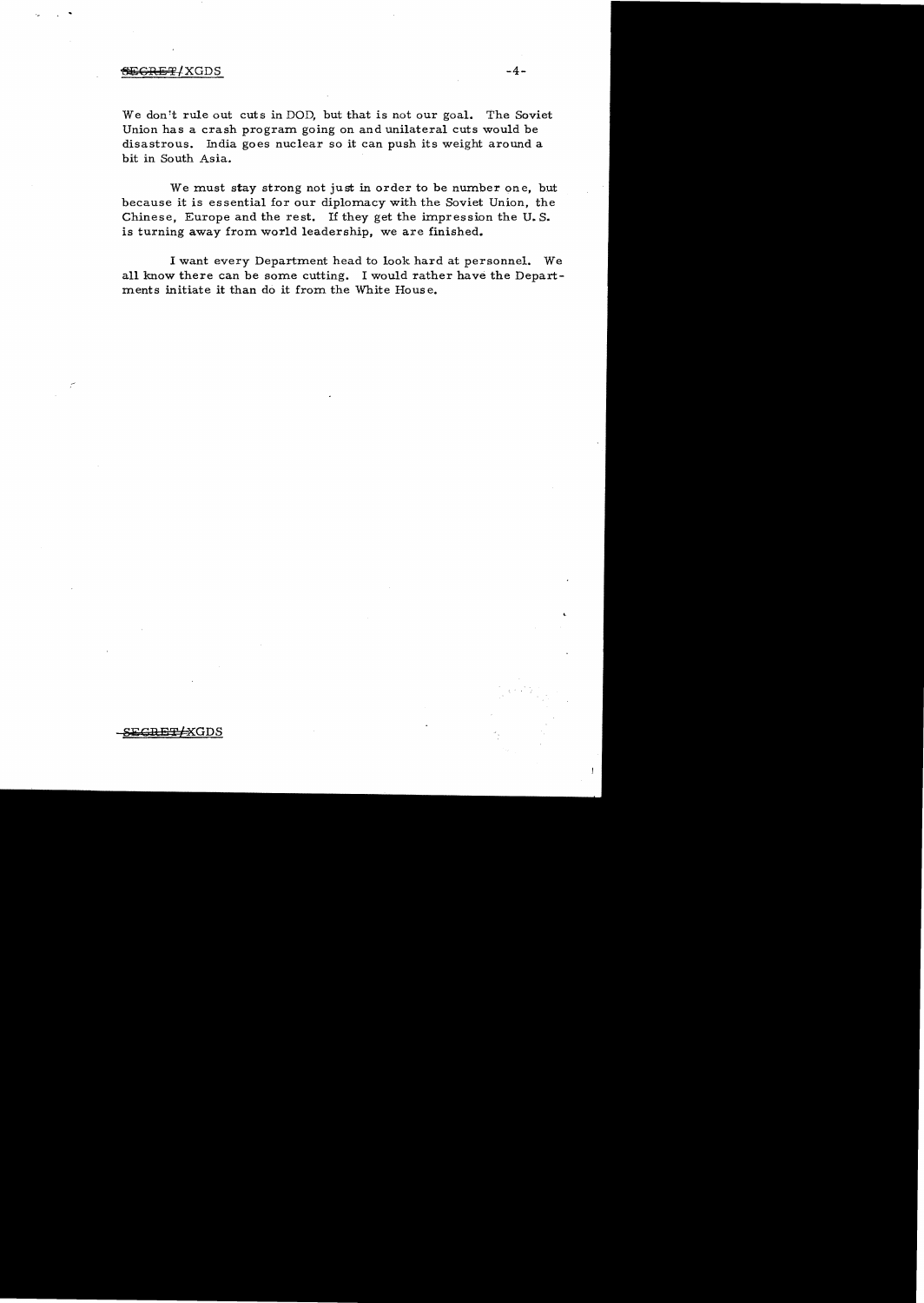Charlie Worker

Cabinet hoty 28 May 74

Worst & give same Calmit officers a remeterment hour gout is quite " Fte each paga" perhaps at C.D. We hum enventation bestauchs on leon unities.<br>Sendain a system to come Today - united realing -- Why try to budget<br>To will all four & cut some ws par it exception will be ear K. Only 1 K, 4 evenino differ NSC. Man cette Affide have usp. Rosk will appet l'envoy du FP, colore touse avec 4 can be heard - but Pur has to make design F it must be toppthy held. Economic chairmen the ME, in had # of heabthing, but both are broduling on points as mother of have. Can't tell egan homit is going bronche it is still 50-50 This control moving ashead & that's what we want to Brinages dummet de Prince dupre Bineyon Turbes sticke fyzikt. Rad function setmetrin much composed to 50% lost you Furlamph crews toute Occurses contes are laing many so fest, the, in/o mes they will be boundary t. Drietof moth attorntic P Par au cont mark et na a doncetic conte. Q. Highway traffic upon bit, but operate still down

decla<del>ssifi</del>ed NSC MEMO, 11/24/98, STATE DEPT. GUIDELINES, State Dev. en 3/9/04<br>BY 4 E.O. 12058, SEC. 3.5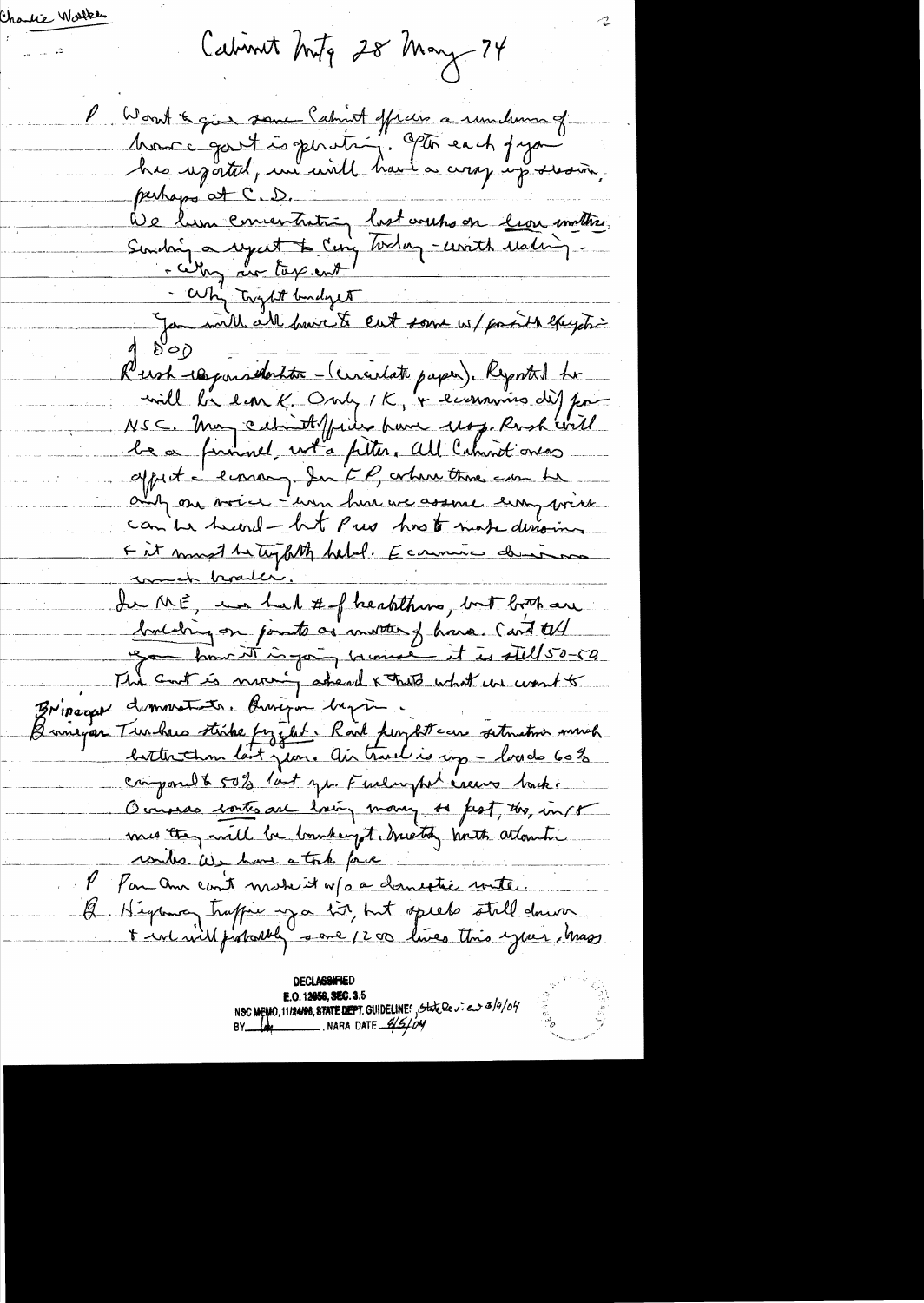transact is up. Perma leated is too ships. Ingent We hope & monthly ICC legio. House public contro bill for internat - Come and as to what we Can will do-We need to get sowething down about regulatory agencies.<br>The stay of these squires one was possessed hose -P. ale trine Univ of Martin Moston I wont to take almost other continued seuls fortune coul puderctions. Proy for dcs going will. Covalouse driving. Marie 6.5 void Hola dans We getting 1.5 tour four ocs. Projet doubles territos will bringe on OCS. Cool trasing a dlymet is more complicated . In west un have thrickseams wear surface, how sulfors. I last codão brigh sulfur. P In all too arras, interner it is erregy no immerciant, every cames post. how to Earl & food. Butz Portition protoc/ fait pries is behind is we are 500 mil, came up , hit wer last year, sombrans surne, cotter up 1.5-2 mil bales 1923 me had recent of farm minute. It will be a let less. Soft spots are cuttle - hage. Felders are now activally hising mousey. Four parces should stay X unle testal 21 cit, M 9 cul - for 17, 5 centations to BUDP. We will took use 700 mil took of what - rest for x. We need X x 1/2 soysme, Food and + strikpiling - detate is daying Amylay, that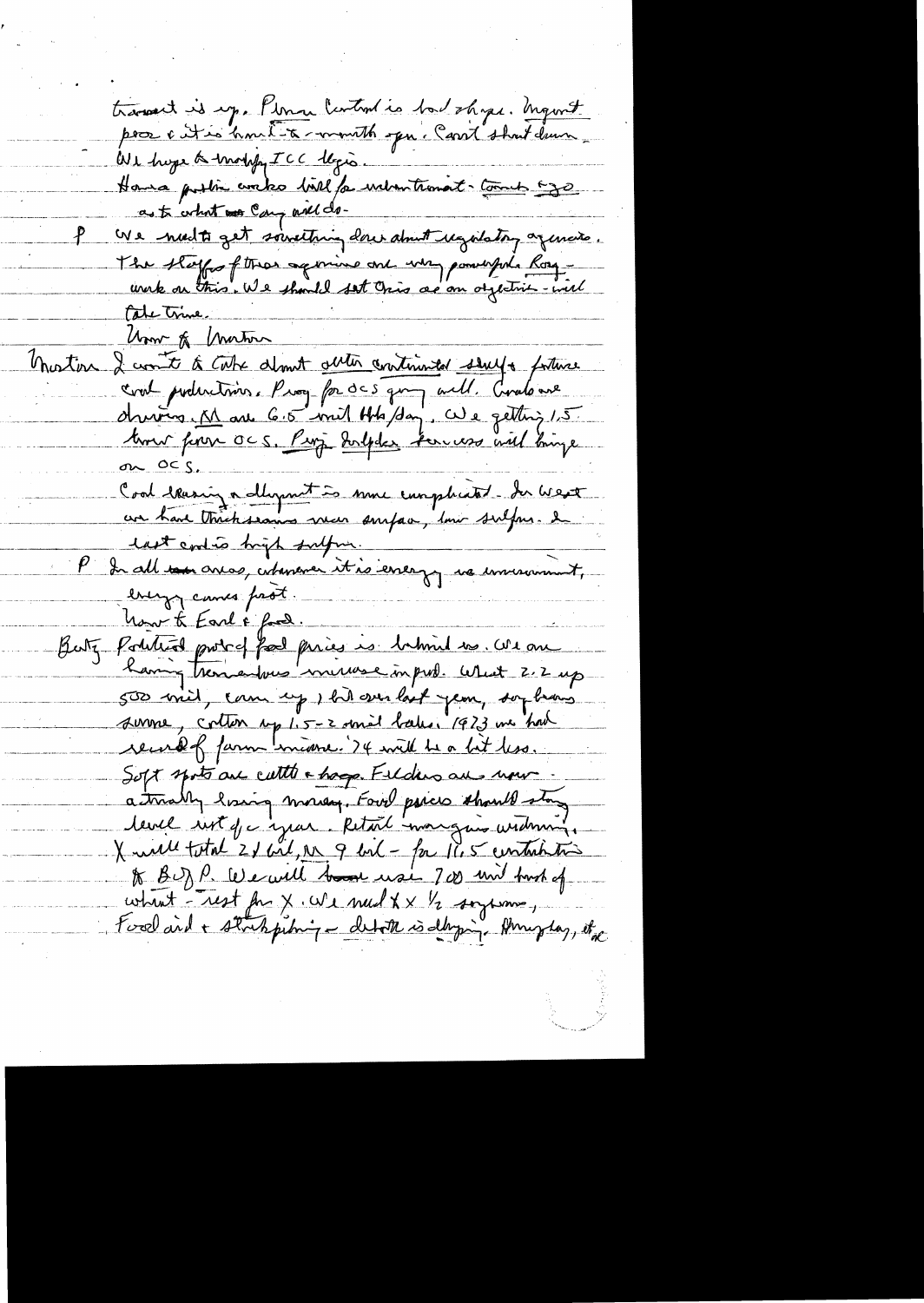though we should have a large good food resurs I droipel. We are ont fc pool reserve business + I think and should other out a cannot could fork reserve + inispone pot soft - chibrit have to plan. printe inhaty + principa garts - We have carried Whole who that if we feed correlat worther will be peace is nonsura ant taking on area like ME, if un dlop mon ulationship ul Crass, AME is one of huniquet dutos in a would. These Food is indisprisable in ome FP. The SU is providen armote arots, un commenter hue. If are his To give arms both To IT There, there would be hell ga pres 1 metal The US should never away from to unstitution Conf. We were it for F.P. Closen mil association under, un med, ather helativel and I'MF port f-Thing is OK, but we need this tool for one EP. This has to be closely held, because it goes agonist <del>après egranne</del> f'altruste. concan comme au hilateur ail tourne worldgods, Sah t we can't look too selforth. of but let have no ullession that we need to be Oblet implumed goods + what they clo. World trunk dres a fine job, but it is not an effective instrument of USEP, Eugeneeth at has not helped where we wonted a has helped countries where it wit in any miturate Find word, are real are not ging 8 solve on budget